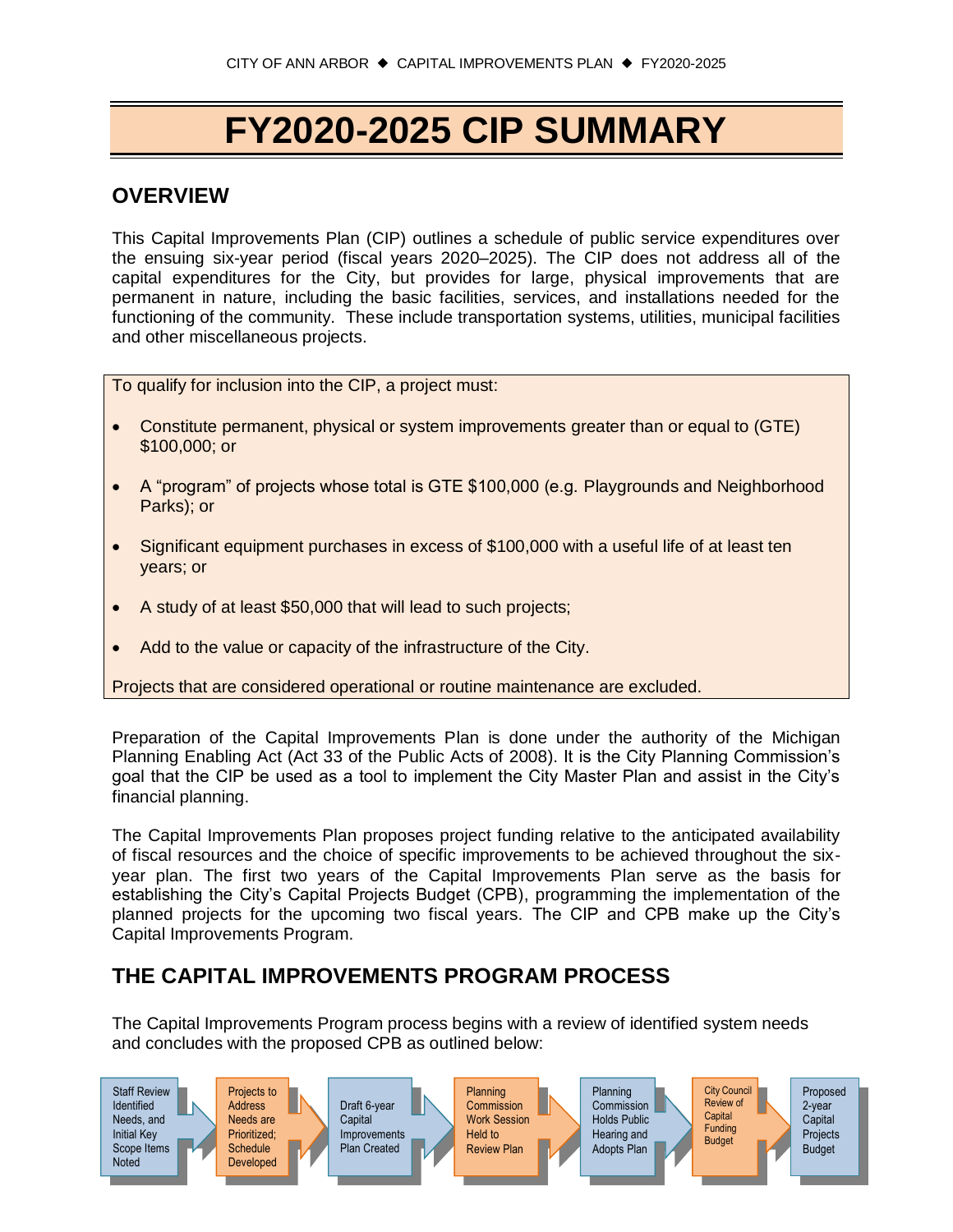#### **THE TOTALS**

A total of 443 projects are included in this year's CIP with a six-year funding need for fiscal years FY2020–FY2025 of \$662,036,000. This is a 34% decrease from the FY2018–2023 CIP document, which anticipated \$1,008,571,000 in funding need for fiscal years 2018-2023. This significant overall drop was driven heavily by the removal from the current planning window of the Connector project, a \$533,000,000 light rail project.

The total anticipated funding need for all projects is \$993,240,000. This total includes project funds spent prior to fiscal year 2020 and required funds needed after fiscal year 2025 for the projects contained in the plan. This is a 36% decrease over the previous plan, again heavily due to the removal of the Connector project from present planning efforts. The charts below indicate the total number of projects for each category, the total costs by asset category, the six-year funding need, and first-year and second-year funding needs (i.e. the two years of the next capital budget cycle)

#### **FY2020-2025 CIP SUMMARY FUNDING**

| Category                    | <b>Number</b><br><b>of</b><br><b>Projects</b> | <b>Total Funding</b><br>All Years (Inc.<br><b>Prior and</b><br>$2025+$ | FY 2020-2025<br><b>Total Funding Need</b> | FY2020Total<br><b>Funding Need</b> | <b>FY21 Total Funding</b><br><b>Need</b> |
|-----------------------------|-----------------------------------------------|------------------------------------------------------------------------|-------------------------------------------|------------------------------------|------------------------------------------|
| <b>City Owned Buildings</b> | 11                                            | \$31,288,000                                                           | \$13,855,000                              | \$3,300,000                        | \$760,000                                |
| Parks and Recreation        | 20                                            | \$80,593,000                                                           | \$34,215,000                              | \$4,650,000                        | \$3,650,000                              |
| Solid Waste                 | 5                                             | \$6,784,000                                                            | \$6,255,000                               | \$980,000                          | \$393,000                                |
| Active Transportation       | 44                                            | \$51,634,000                                                           | \$33,657,000                              | \$3,193,000                        | \$5,380,000                              |
| Airport                     | 10                                            | \$9,464,000                                                            | \$9,464,000                               | \$0                                | \$4,138,000                              |
| <b>Bridges</b>              | 5                                             | \$5,920,000                                                            | \$1,283,000                               | \$270,000                          | \$633,000                                |
| <b>New Street</b>           | 5                                             | \$6,395,000                                                            | \$6,395,000                               | \$250,000                          | \$0                                      |
| Other Transportation        | 29                                            | \$42,641,000                                                           | \$33,804,000                              | \$7,136,000                        | \$6,250,000                              |
| <b>Parking Facilities</b>   | 17                                            | \$57,420,000                                                           | \$44,525,000                              | \$13,906,000                       | \$11,145,000                             |
| <b>Street Construction</b>  | 56                                            | \$150,883,000                                                          | \$78,505,000                              | \$12,566,000                       | \$11,880,000                             |
| Transit                     | 6                                             | \$109,054,000                                                          | \$71,851,000                              | \$0                                | \$4,410,000                              |
| Sanitary System             | 41                                            | \$83,576,000                                                           | \$57,149,000                              | \$9,259,000                        | \$11,025,000                             |
| Stormwater Management       | 55                                            | \$76,959,000                                                           | \$47,340,000                              | \$10,642,000                       | \$4,686,000                              |
| <b>Water System</b>         | 139                                           | \$280,627,000                                                          | \$223,738,000                             | \$18,613,000                       | \$13,283,000                             |
| Totals:                     | 443                                           | \$993,238,000                                                          | \$662,036,000                             | \$84,765,000                       | \$77,633,000                             |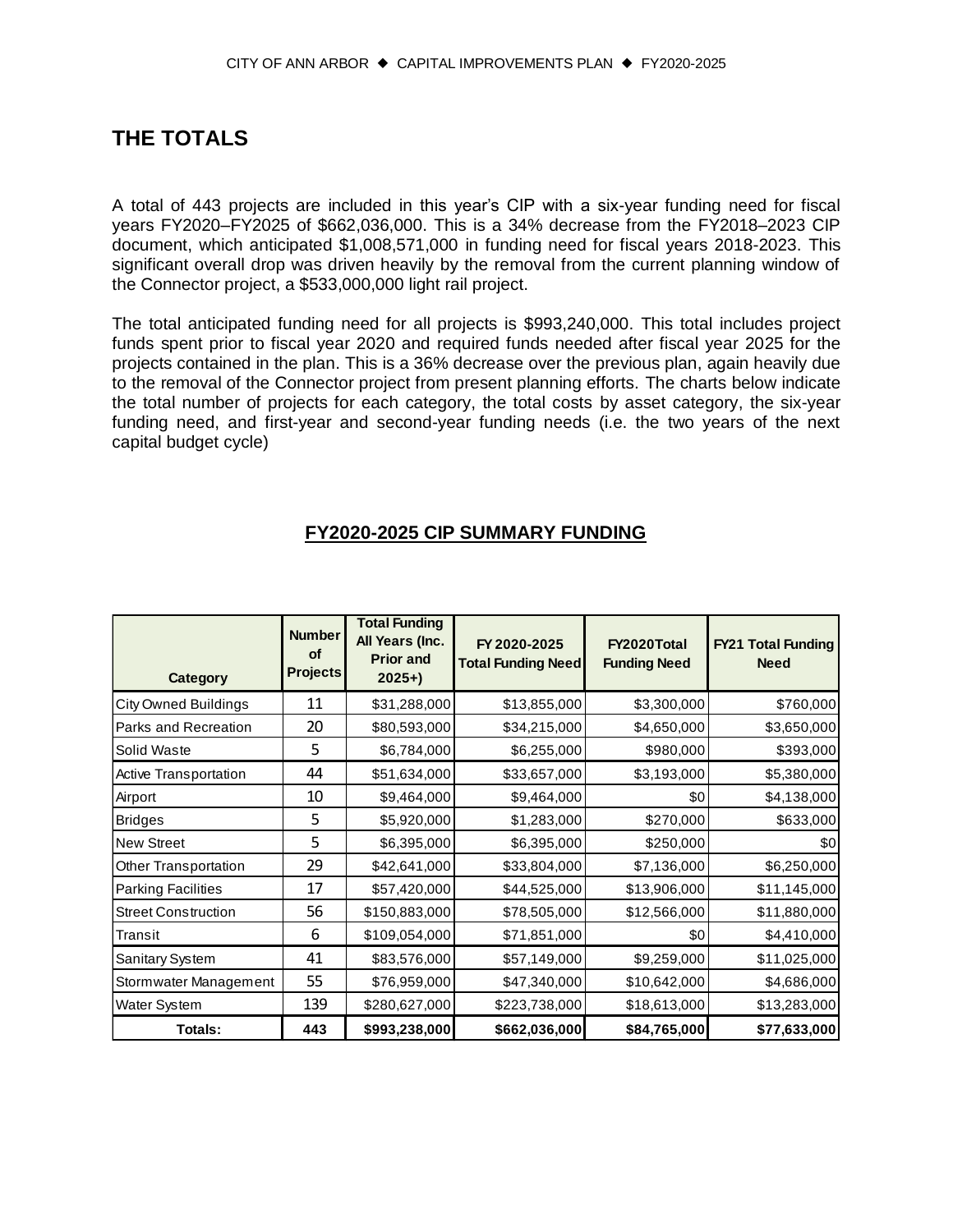

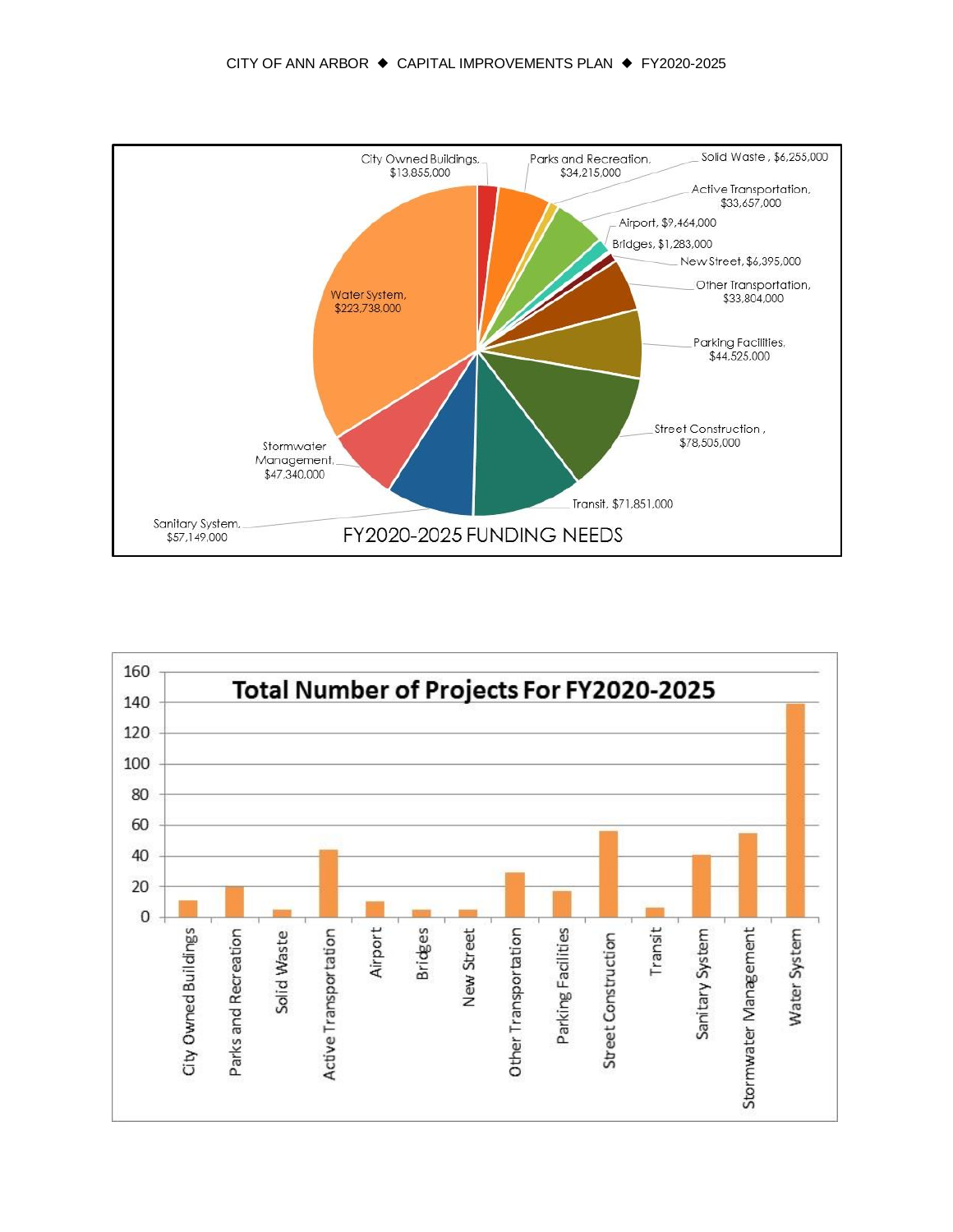## **FUNDING ISSUES AND SOURCES**

#### A. Funded versus Unfunded Projects for the Two-Year Capital Budget Period of FY2020- FY2021

As is often the case with governmental agencies, the total funding need identified in the CIP exceeds the available funding. There are projects contained in this CIP that do not have an established, secure source of funding at this time. Projects in the first two years of the CIP form the basis for the City's Capital Budget and generally require secure funding. That funding may include specific limited General Fund requests (see Section C. below). Therefore, projects that do not have secure funding are generally programmed for the third year or later in the plan. However, some higher priority unfunded projects (generally anticipated to be funded via grants or outside funding) are included in years 1 or 2 of the plan in the event funding is obtained and the projects can then be implemented. For example, the Ann Arbor Station Final Design in FY2021 is unfunded and represents a significant portion of unfunded needs. With the possible exception of projects requiring general funds (see Section C below), FY2020 is fully funded.

For purposes of the "FY2020-FY2021 Funding" chart below, Housing Commission projects have been extracted out from the City Owned Buildings category totals and will be discussed in the Discretionary Outside Funding Section B following. General Funded projects are discussed in Section C.

| Category                     | FY2020 Total<br><b>Funding Needs</b> | FY2020 Funded<br><b>Needs</b> | FY2020<br><b>Unfunded Needs</b> | FY2021Total<br><b>Funding Needs</b> | FY2021 Funded<br><b>Needs</b> | FY2021<br><b>Unfunded</b><br><b>Need</b> |
|------------------------------|--------------------------------------|-------------------------------|---------------------------------|-------------------------------------|-------------------------------|------------------------------------------|
| City Owned Buildings Exc.    |                                      |                               |                                 |                                     |                               |                                          |
| <b>Housing Commission</b>    | \$600,000                            | \$600,000                     | \$0                             | \$760,000                           | \$760,000                     | \$0                                      |
| <b>Housing Commission</b>    | \$2,700,000                          | \$2,700,000                   | \$0                             | \$0                                 | \$0                           | \$0                                      |
| Parks and Recreation         | \$4,650,000                          | \$4,650,000                   | \$0                             | \$3,650,000                         | \$3,500,000                   | \$150,000                                |
| Solid Waste                  | \$980,000                            | \$980,000                     | \$0                             | \$393,000                           | \$297,000                     | \$96,000                                 |
| <b>Active Transportation</b> | \$3,193,000                          | \$3,193,000                   | \$0                             | \$5,380,000                         | \$4,100,000                   | \$1,280,000                              |
| Airport                      | \$0                                  | \$0                           | \$0                             | \$4,138,000                         | \$206,900                     | \$3,931,100                              |
| <b>Bridges</b>               | \$270,000                            | \$270,000                     | \$0                             | \$633,000                           | \$633,000                     | \$0                                      |
| <b>New Street</b>            | \$250,000                            | \$250,000                     | \$0                             | \$0                                 | \$0                           | \$0                                      |
| Other Transportation         | \$7,136,000                          | \$7,136,000                   | \$0                             | \$6,250,000                         | \$5,752,000                   | \$498,000                                |
| <b>Parking Facilities</b>    | \$13,906,000                         | \$13,906,000                  | \$0                             | \$11,145,000                        | \$11,145,000                  | \$0                                      |
| <b>Street Construction</b>   | \$12,566,000                         | \$12,566,000                  | \$0                             | \$11,880,000                        | \$11,880,000                  | \$0                                      |
| Transit                      | \$0                                  | \$0                           | \$0                             | \$4,410,000                         | \$882,000                     | \$3,528,000                              |
| Sanitary System              | \$9,259,000                          | \$9,259,000                   | \$0                             | \$11,025,000                        | \$10,145,000                  | \$880,000                                |
| Stormwater Management        | \$10,642,000                         | \$10,642,000                  | \$0                             | \$4,686,000                         | \$4,686,000                   | \$0                                      |
| Water System                 | \$18,613,000                         | \$18,613,000                  | \$0                             | \$13,283,000                        | \$13,283,000                  | \$0                                      |
| <b>TOTALS</b>                | \$84,765,000                         | \$84,765,000                  | \$0                             | \$77,633,000                        | \$67,269,900                  | \$10,363,100                             |

#### **FY2020-FY2021 FUNDING**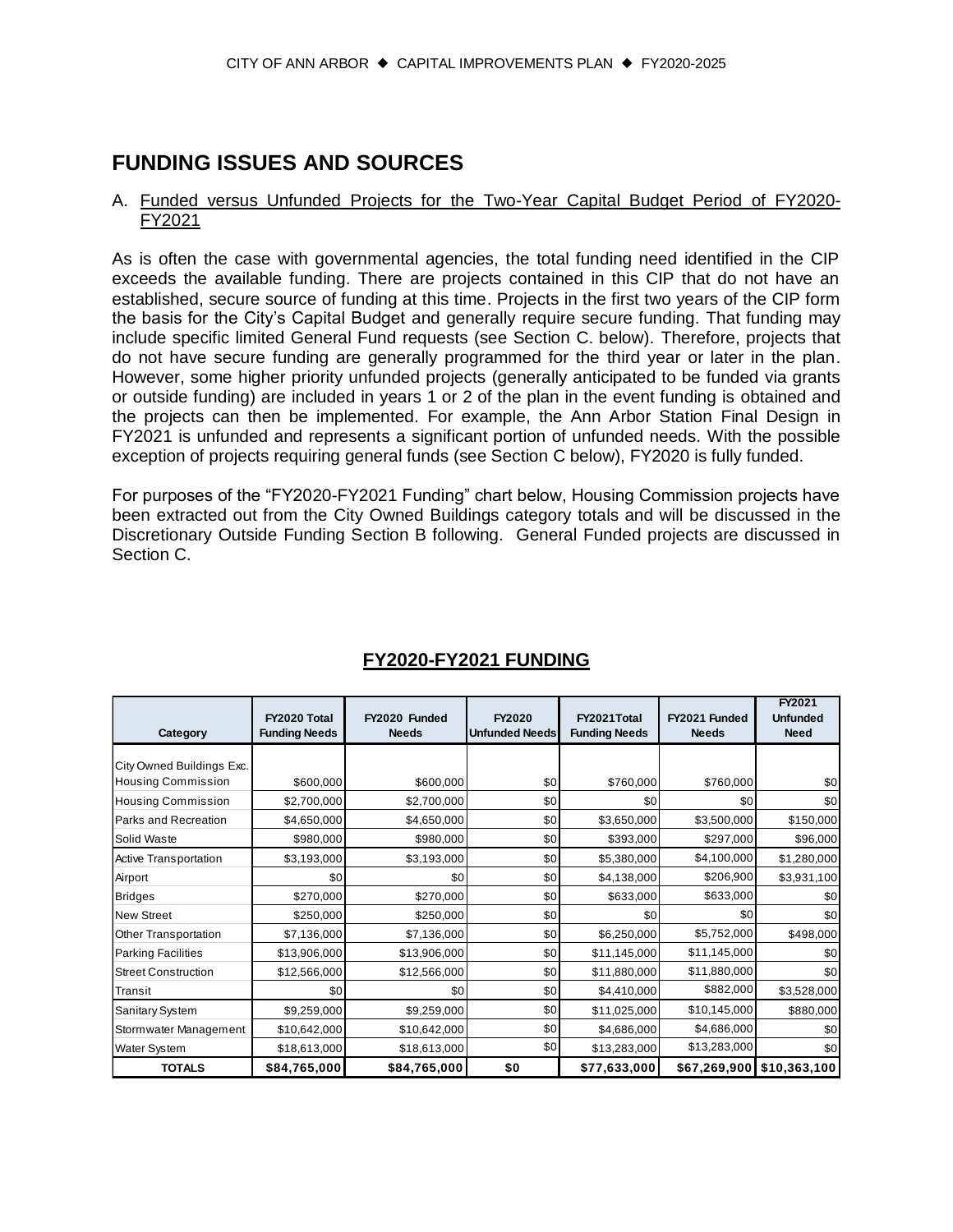Funded versus unfunded status is also depicted graphically in the following chart for FY2021.



#### B. Outside Funding

Of the \$662,036,000 needed to fund the total FY2020–2025 CIP program, monies for particular projects may come in part or in whole from fund sources outside the City. Such dollars are included in totals shown because they fund improvements to assets which belong to the City, will become so upon project completion, or are part of an intergovernmental or interagency project in which the City is a participant.

Discretionary outside funds are defined here as those which require specific application to obtain or which come from other non-City sources at the discretion of others. .Examples of discretionary outside funds include STP-U (Surface Transportation Program – Urban) and CMAQ (Congestion Mitigation and Air Quality Improvement) federal transportation funds, participation in costs by Washtenaw County excluding road millage referenced below, AATA, or other governmental or agency entities, developer contributions, donations and memorials, and various grant sources such as Airport Improvement Program Grants, FEMA, and MDNR.

Projects may also receive funding from non-City sources which the City receives by formula. These are outside funds but are not considered discretionary. At present, those include Act 51 transportation monies used for capital projects. They are noted as non-discretionary in the tables and charts below.

We note that DDA funded projects utilize City tax revenues and so are not considered outside funds. Similarly, monies generated by the Washtenaw County Road and Non-Motorized Path millage are generally treated as internal funds as they are paid directly by City taxpayers. Only the portion of that millage earmarked for non-motorized trails throughout the County are treated as discretionary as there is no guarantee the City will receive any portion of such funds.

Certain projects also utilize special financial funding mechanisms that allow capital improvement costs to be spread over time at favorable interest rates. Examples include SRF funding for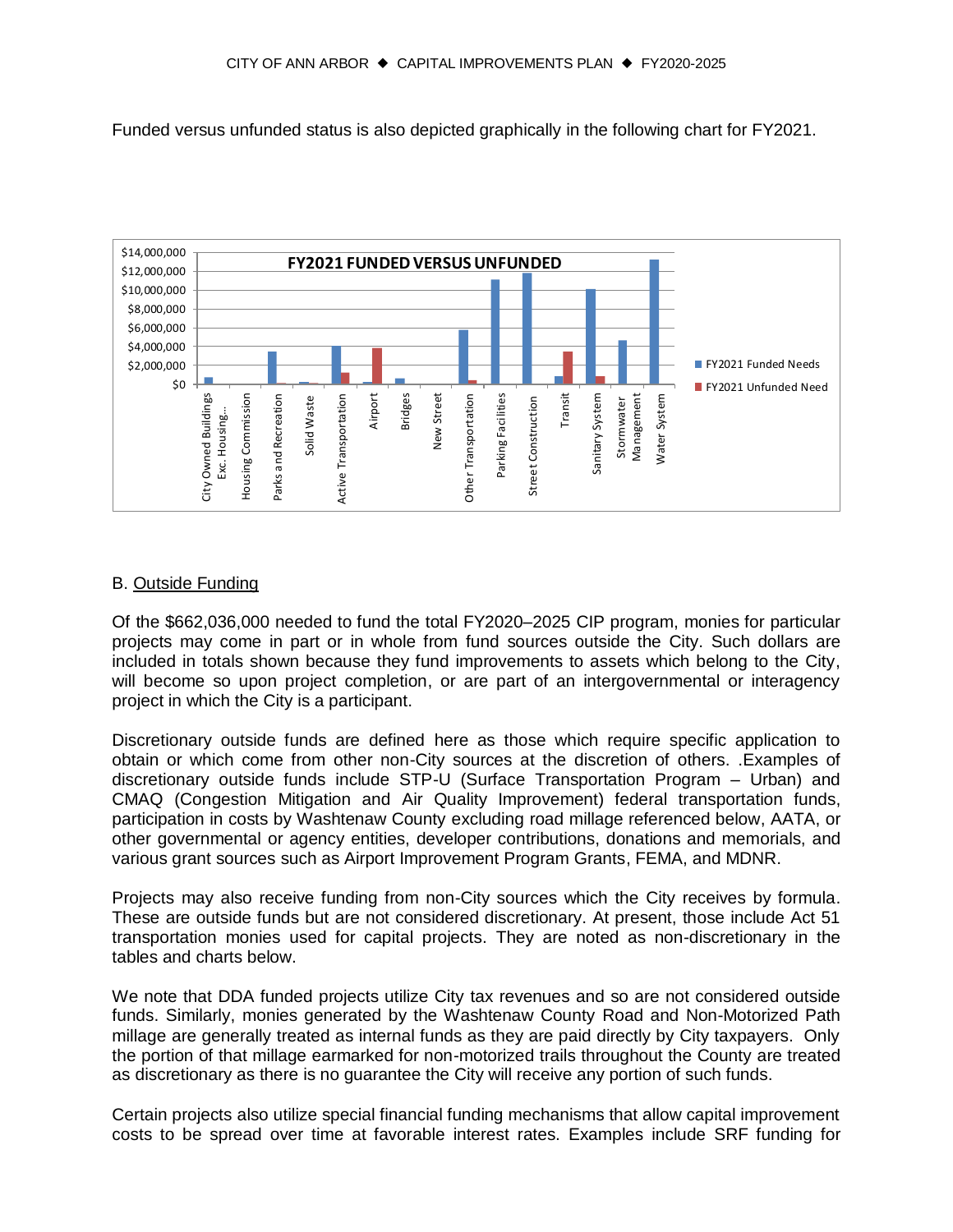stormwater (State Revolving Funds), DWRF funding for water, (Drinking Water Revolving Funds), bond financing, and SAD (Special Assessment District) funding.

In some of those cases, there may be elements of loan forgiveness (e.g. for SRF funds) or full or partial repayment by citizens (for SAD). However, for purposes of the chart below, those funding mechanisms are *not* treated as outside discretionary funding even though some may ultimately reduce the City's net outlay on a project. Because the Housing Commission receives funds from a variety of state and federal sources, such funds are treated as discretionary, but are extracted out from the remainder of the City Owned Buildings category for clarity.

Per the chart below, Housing Commission, Airport, and Transit capital improvement projects most heavily utilize outside discretionary funding.

While 73% of monies utilized for street construction are internal, the magnitude of outside funds utilized (over \$20,000,000) is also significant.

For Active Transportation, the magnitude of outside funds (over \$10,500,000) from sources such as the Transportation Alternatives Program (TAP) and Safe Routes to School Program is also significant.

| Category                        | FY 2020-2025<br><b>Total Funding Need</b> | <b>Outside</b><br><b>Discretionary</b><br><b>Funding</b> |                |    | <b>Outside Non-</b><br><b>Discretionary</b> | % Outside<br><b>Discretionary</b><br><b>Funding</b> |  |
|---------------------------------|-------------------------------------------|----------------------------------------------------------|----------------|----|---------------------------------------------|-----------------------------------------------------|--|
| <b>City Owned Buildings Exc</b> |                                           |                                                          |                |    |                                             |                                                     |  |
| <b>Housing Commission</b>       | \$<br>11,155,000.00                       | \$                                                       |                | \$ |                                             | 0%                                                  |  |
| <b>Housing Commission</b>       | \$<br>2,700,000.00                        | \$                                                       | 2,700,000.00   | \$ |                                             | 100%                                                |  |
| Parks and Recreation            | \$34,215,000                              | \$                                                       | 2,045,000.00   | \$ |                                             | 6%                                                  |  |
| Solid Waste                     | \$6,255,000                               | \$                                                       | 2,537,000.00   | \$ |                                             | 41%                                                 |  |
| Active Transportation           | \$33,657,000                              | \$                                                       | 10,510,000.00  | \$ |                                             | 31%                                                 |  |
| Airport                         | \$9,464,000                               | \$                                                       | 6,639,550.00   | \$ |                                             | 70%                                                 |  |
| <b>Bridges</b>                  | \$1,283,000                               | \$                                                       |                | \$ | 570,000.00                                  | 44%                                                 |  |
| <b>New Street</b>               | \$6,395,000                               | \$                                                       | 2,433,334.00   | \$ |                                             | 38%                                                 |  |
| Other Transportation            | \$33,804,000                              | \$                                                       | 2,135,500.00   | \$ |                                             | 6%                                                  |  |
| <b>Parking Facilities</b>       | \$44,525,000                              | \$                                                       |                | \$ |                                             | 0%                                                  |  |
| <b>Street Construction</b>      | \$78,505,000                              | \$                                                       | 9,829,500.00   | \$ | 11,084,760.93                               | 27%                                                 |  |
| Transit                         | \$71,851,000                              | \$                                                       | 58,455,640.00  | \$ |                                             | 81%                                                 |  |
| Sanitary System                 | \$57,149,000                              | \$                                                       | 11,065,000.00  | \$ |                                             | 19%                                                 |  |
| Stormwater Management           | \$47,340,000                              | \$                                                       | 1,705,350.00   | \$ |                                             | 4%                                                  |  |
| Water System                    | \$223,738,000                             | \$                                                       | 1,070,000.00   |    |                                             | $0\%$                                               |  |
| Totals:                         | \$<br>662,036,000.00                      | \$                                                       | 111,125,874.00 | \$ | 11,654,760.93                               | 17%                                                 |  |

#### **FY2020**–**2025 OUTSIDE FUNDS BY ASSET GROUP**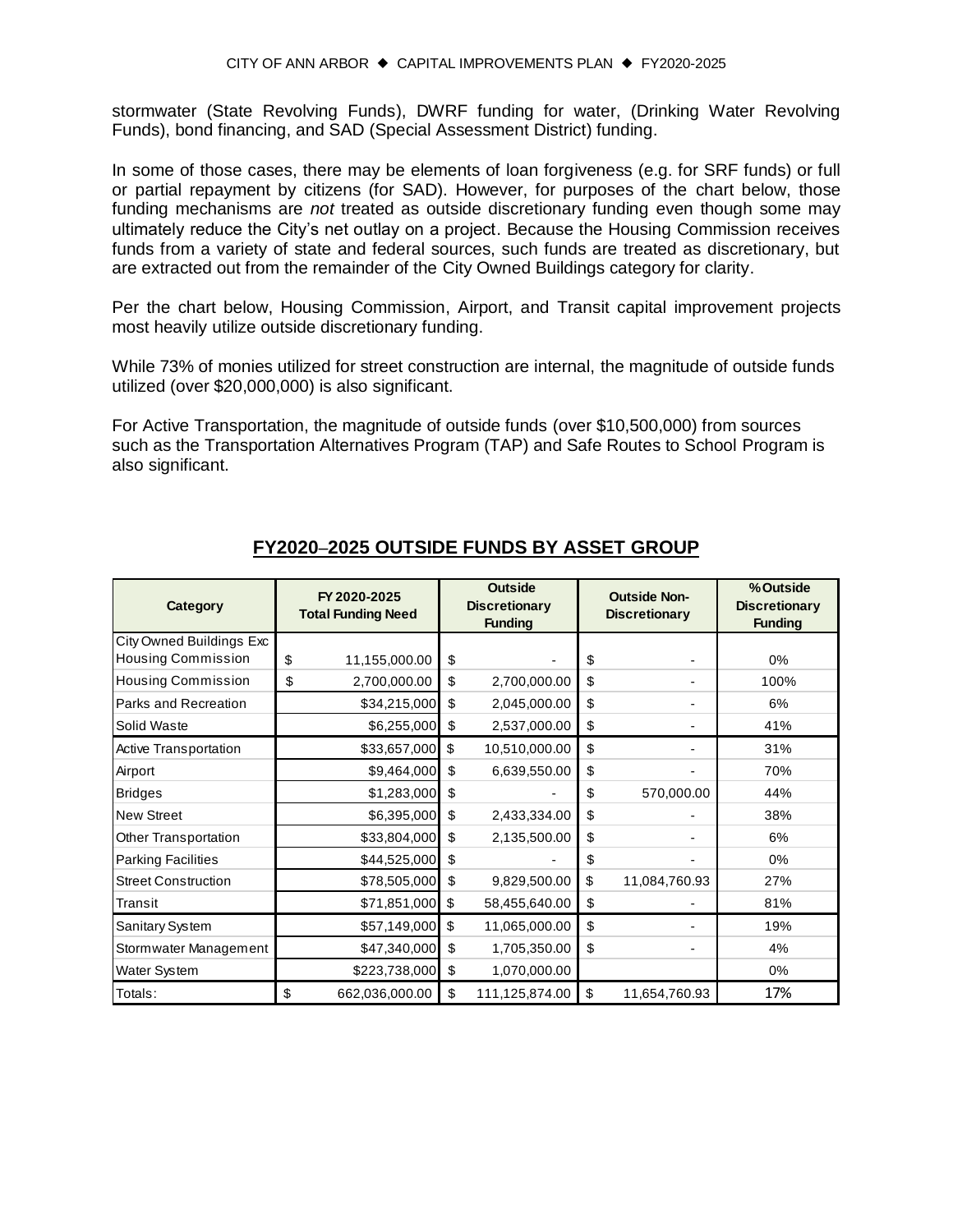

Sources of outside discretionary funding are depicted by type in the table and chart below:

#### **FY2020-FY2025 OUTSIDE DISCRETIONARY FUNDS BY SOURCE CATEGORY**

| <b>Outside Discretionary Fund Category</b>   | <b>FY2020-2025 Total</b><br><b>Funding By Outside</b><br>Category |                  | FY2020 Total<br><b>Funding By</b><br><b>Outside Category</b> |                 | FY 2021 Total<br><b>Funding By</b><br><b>Outside Category</b> |                 |
|----------------------------------------------|-------------------------------------------------------------------|------------------|--------------------------------------------------------------|-----------------|---------------------------------------------------------------|-----------------|
| County and Other Local Agency                | \$                                                                | 2,400,000.00     | \$                                                           | 100,000.00      | \$                                                            | 330,000.00      |
| <b>Contributed Capital-Outside Customers</b> | \$                                                                | 2,537,000.00     | \$                                                           |                 |                                                               | \$96,000        |
| Developer & Donations                        | \$                                                                | 19,328,334.00    | S                                                            | 4,732,000.00    | \$                                                            | 5,408,000.00    |
| State and Federal Funds                      | \$                                                                | 98,515,300.93    | \$                                                           | 8,701,169.00    | \$                                                            | 11,328,301.98   |
|                                              |                                                                   | \$122,780,634.93 |                                                              | \$13,533,169.00 |                                                               | \$17,162,301.98 |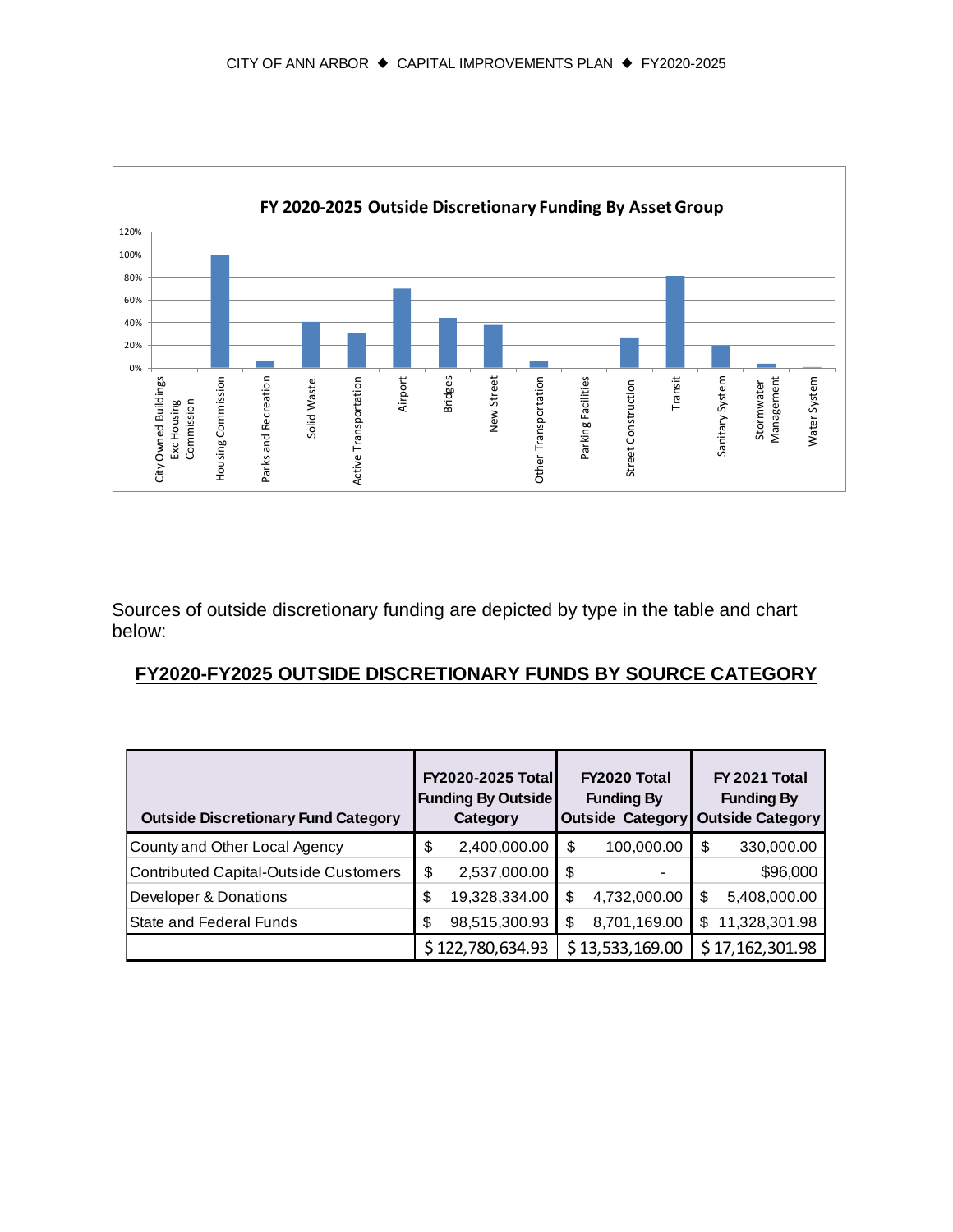

#### C. General Funded Projects

The FY2020-FY2025 CIP includes 19 projects that are anticipated to be funded in whole or in part by general funds. Projects proposed beyond 2025 are not included in this statistic. This represents about 4.3% of all projects and about 4.2% of all funding needed. However, per discussions of discretionary funding above, if grants or other outside funding are obtained for any significant project such as the Anna Arbor Train Station, then matching general funds might be needed. General fund matches for such projects are not included in the table below given the discretionary nature of the funding itself.

Predominant in number in the general funded project group are city owned building projects such as projects to rehabilitate or replace the City's aging fire stations that are necessary for the safe and efficient function of such facilities.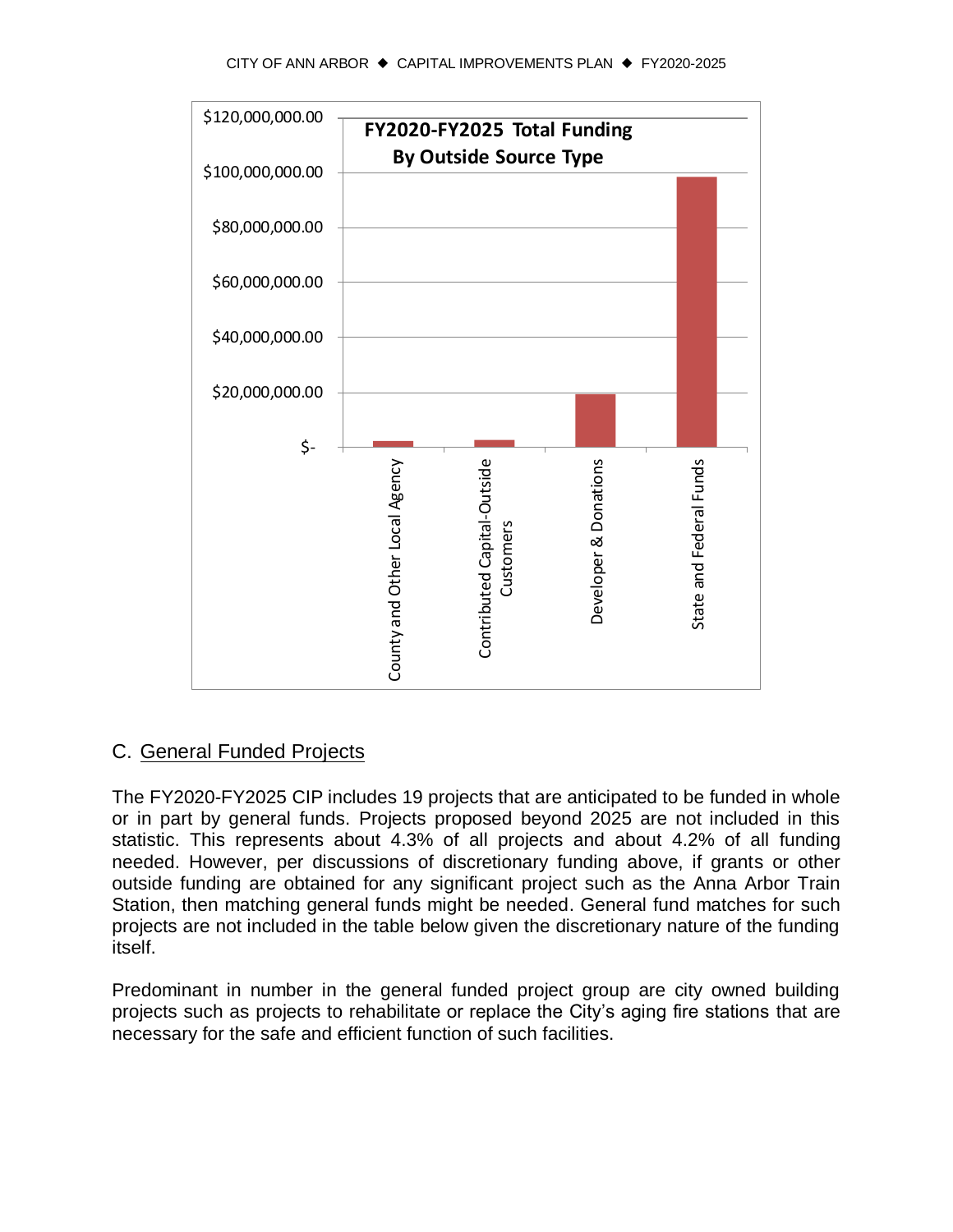The chart below summarizes the number and funding needs of such projects for each asset group. Totals are shown both for the total six-year cycle and individually for FY2020 and FY2021.

| Category                                                                                                                       | Total FY2020-<br>2025 Number<br>of Projects<br><b>Requiring</b><br><b>General Funds</b> | <b>FY2020-2025 Total</b><br><b>General Funds</b><br>Needed* |               | FY2020<br>Number of<br><b>Projects</b><br><b>Requiring</b><br>General<br><b>Funds</b> | FY2020 General<br><b>Funds Needed</b> |              | FY2021<br>Number of<br><b>Projects</b><br><b>Requiring</b><br>General<br><b>Funds</b> | FY2021 General<br><b>Funds Needed</b> |                |
|--------------------------------------------------------------------------------------------------------------------------------|-----------------------------------------------------------------------------------------|-------------------------------------------------------------|---------------|---------------------------------------------------------------------------------------|---------------------------------------|--------------|---------------------------------------------------------------------------------------|---------------------------------------|----------------|
| <b>City Owned Buildings</b>                                                                                                    | 4                                                                                       | \$                                                          | 10,680,000.00 | 2                                                                                     | \$                                    | 600,000.00   | 2                                                                                     | \$                                    | 685,000.00     |
| Parks and Recreation                                                                                                           | 0                                                                                       | \$                                                          |               | $\Omega$                                                                              | \$                                    |              | $\Omega$                                                                              | \$                                    |                |
| Solid Waste                                                                                                                    | 0                                                                                       | \$                                                          |               | $\Omega$                                                                              | \$                                    |              | $\Omega$                                                                              | \$                                    |                |
| Airport                                                                                                                        | 0                                                                                       | \$                                                          |               | $\Omega$                                                                              | \$                                    |              | $\Omega$                                                                              | \$                                    |                |
| Active Transportation                                                                                                          | 1                                                                                       | \$                                                          | 80,000.00     | 1                                                                                     | \$                                    | 40,000.00    | 1                                                                                     | \$                                    | 40,000.00      |
| <b>Bridges</b>                                                                                                                 | 0                                                                                       | \$                                                          |               | 0                                                                                     | \$                                    |              | $\mathbf 0$                                                                           | \$                                    |                |
| New Street**                                                                                                                   | 2                                                                                       | \$                                                          | 1,295,000.00  | 1                                                                                     | \$                                    | 250,000.00   | $\Omega$                                                                              | \$                                    |                |
| Other Transportation***                                                                                                        | 5                                                                                       | \$                                                          | 11,898,000.00 | 2                                                                                     | \$                                    | 460,000.00   |                                                                                       | \$                                    | 460,000.00     |
| <b>Parking Facilities</b>                                                                                                      | 0                                                                                       | \$                                                          |               | $\Omega$                                                                              | \$                                    |              | $\Omega$                                                                              | \$                                    |                |
| <b>Street Construction</b>                                                                                                     | 0                                                                                       | \$                                                          |               | 0                                                                                     | \$                                    |              | $\mathbf 0$                                                                           | \$                                    |                |
| Transit                                                                                                                        | 0                                                                                       | \$                                                          |               | 0                                                                                     | \$                                    |              | $\Omega$                                                                              | \$                                    |                |
| Sanitary System                                                                                                                | 0                                                                                       | \$                                                          |               | $\Omega$                                                                              | \$                                    |              | $\Omega$                                                                              | \$                                    |                |
| Stormwater Management                                                                                                          | 0                                                                                       | \$                                                          |               | 0                                                                                     | \$                                    |              | $\Omega$                                                                              | \$                                    |                |
| Water System                                                                                                                   | 4                                                                                       | \$                                                          | 3,710,000.00  | 1                                                                                     | \$                                    | 125,000.00   | 3                                                                                     | \$                                    | 120,000.00     |
| <b>TOTALS</b>                                                                                                                  | 16                                                                                      | \$                                                          | 27,663,000.00 | $\overline{7}$                                                                        | \$                                    | 1,475,000.00 | 6                                                                                     |                                       | \$1,305,000.00 |
| General fund matches for projects which may be required if outside funding is acquired are not included                        |                                                                                         |                                                             |               |                                                                                       |                                       |              |                                                                                       |                                       |                |
| in this table as they are speculative at this point.                                                                           |                                                                                         |                                                             |               |                                                                                       |                                       |              |                                                                                       |                                       |                |
| ** For gravel roads to be paved, general funds are required to front costs but will be repaid over time via special assessment |                                                                                         |                                                             |               |                                                                                       |                                       |              |                                                                                       |                                       |                |
| *** This figures assumes that the Railroad Quiet Zone project moves forward                                                    |                                                                                         |                                                             |               |                                                                                       |                                       |              |                                                                                       |                                       |                |

## **GENERAL FUND NEEDS EXCLUSIVE OF MATCHES TO DISCRETIONARY FUNDS**

#### **PLAN CREATION: PROJECTS, PRIORITIZATION, AND PROGRAMMING**

Development of the Capital Improvements Plan requires a complex process involving input by over 70 staff members, the City Planning Commission, citizens, the University of Michigan, DDA, and other City and local commissions and agencies.

Development of the CIP is handled through Asset Category Teams for each of the 14 asset groups as set forth in the data tables above. The initial task for each Team is to generate a list of identified capital needs (the "Projects" step).

The next, and most critical, process component is rating the relative merits of each project (the "Prioritization" step). This crucial step, while constrained by the amount of funding anticipated to be available for capital projects and timing of availability of funds when more than one asset category is involved in a project, nonetheless provides invaluable information in the CIP decision-making process. Shrinking funds and rising costs incurred in maintaining and rehabilitating deteriorating infrastructure make the process of selecting the most vital capital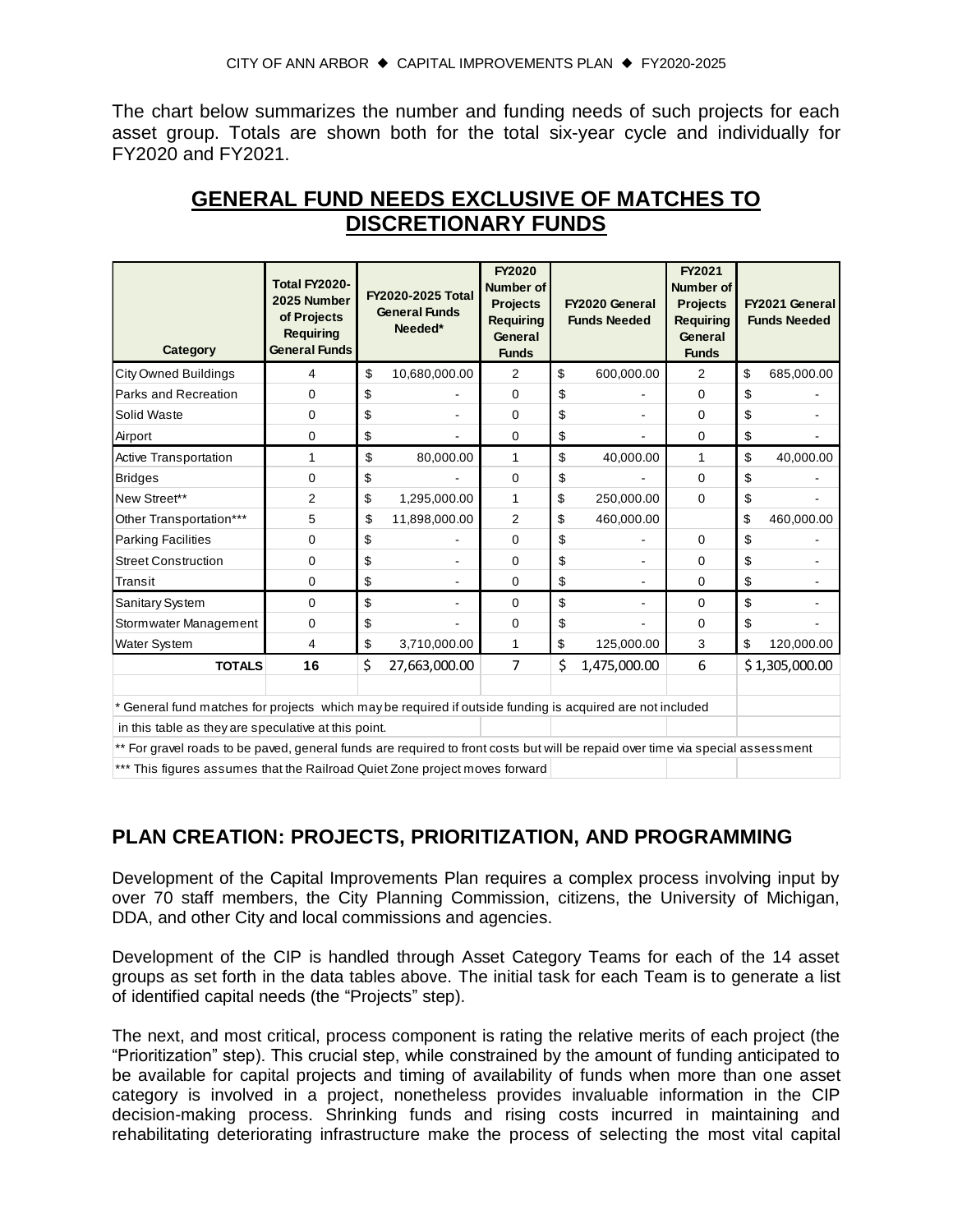projects even more crucial and difficult. The merits of each identified capital need must be judged against the policies and criteria of the CIP process and the goals of each component of the Master Plan, as well as against the other competing needs in that particular asset category.

For example, within the limited budget of the water asset group, is the rehabilitation of an aging component at the water treatment plant, or the replacement of a failing water distribution main, or the modification of a treatment process for greater efficiency of greater importance?

While asset groups utilize a set of common prioritization criteria, a limited number of asset-specific criteria are utilized as well (see chart below). While rating scales for each criterion are the same, each group may assign different relative weights to each.

| <b>Prioritization Criteria Items</b>                                              |
|-----------------------------------------------------------------------------------|
|                                                                                   |
| <b>Criteria Common to Most Asset Categories:</b>                                  |
|                                                                                   |
|                                                                                   |
| <b>Sustainability Framework Goals</b>                                             |
| Safety/Compliance/Emergency Preparedness                                          |
| <b>Funding</b>                                                                    |
| Coordination with Other Projects and Agencies                                     |
| <b>Master Plan Objectives</b>                                                     |
| User Experience (Level Of Service)                                                |
| <b>System Influence/Capacity</b>                                                  |
| O & M (Operation & Maintenance)                                                   |
|                                                                                   |
|                                                                                   |
|                                                                                   |
| <b>Criteria Specific to Selected Asset Categories Only:</b>                       |
| Parks & Recreation Only: SCRA - Social, Cultural, Recreational, and Aesthetic     |
| <b>Bridges Only: Daily Users Carried</b>                                          |
| Bridges Only: Criticality (e.g. critical to systems operation or a specific site) |
| Bridges Only: Impacts Other Infrastructure items                                  |
| Stormwater Management Only: Water Quality                                         |
| <b>Water System Only: Reliability</b>                                             |
|                                                                                   |
|                                                                                   |
|                                                                                   |

Each project is then rated using a scoring scale for each criteria. This scoring process takes place with teams of staff members providing broad cross-unit input and involving staff from unit mangers to project managers to public works personnel. Staff from other entities such as the DDA, UM, and the Washtenaw County Water Resources Commissioner's Office (WCWRC) are also involved where appropriate.

Upon completion of Prioritization of capital projects for each asset category, the prioritization model then produces information (both in graphic and in tabular form) showing the scores for each project. Results for the Solid Waste asset group are shown below as an example: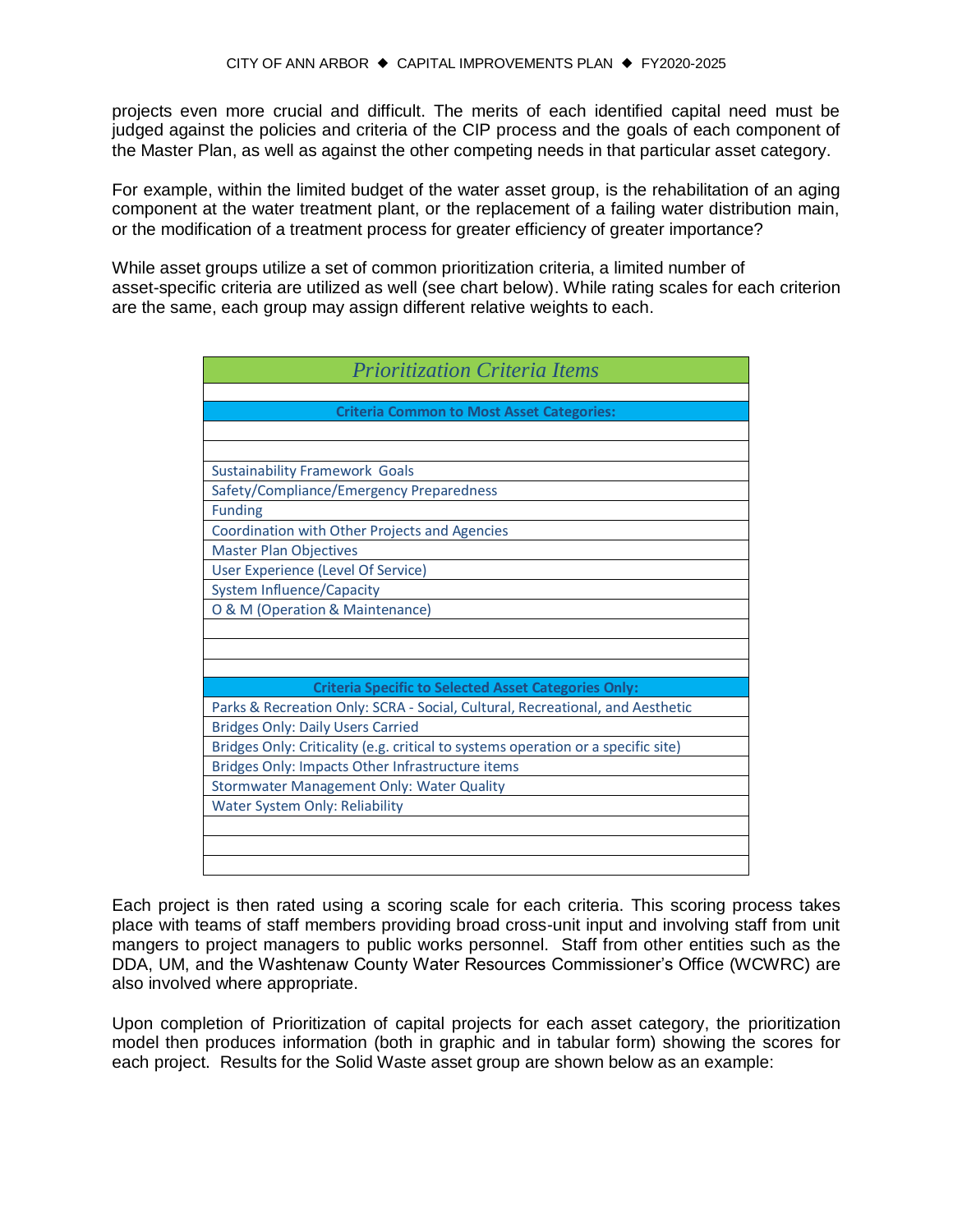#### **SAMPLE SOLID WASTE PRIORITIZATION MODEL GRAPHIC RESULTS**

**FIGURE 1** Benefit Score by Criteria Weight Composition



## **SAMPLE SOLID WASTE PRIORITIZATION MODEL TABULAR RESULTS**

|                | <b>PRIORITIZATION MODEL RESULTS</b>                  |                |
|----------------|------------------------------------------------------|----------------|
|                | <b>SOLID WASTE</b>                                   |                |
| Prioritization | Project                                              | Prioritization |
| Rank           | Name                                                 | Score          |
|                | Drop-off Station                                     | 83.73          |
|                | Landfill Entrance Improvements                       | 38.82          |
| 3              | Termination of Public Street Dead Ends (Solid Waste) | 38.11          |
| 4              | Northside Methane Collection System Upgrades         | 36.90          |
|                | <b>Compost Pad Replacement</b>                       | 32.59          |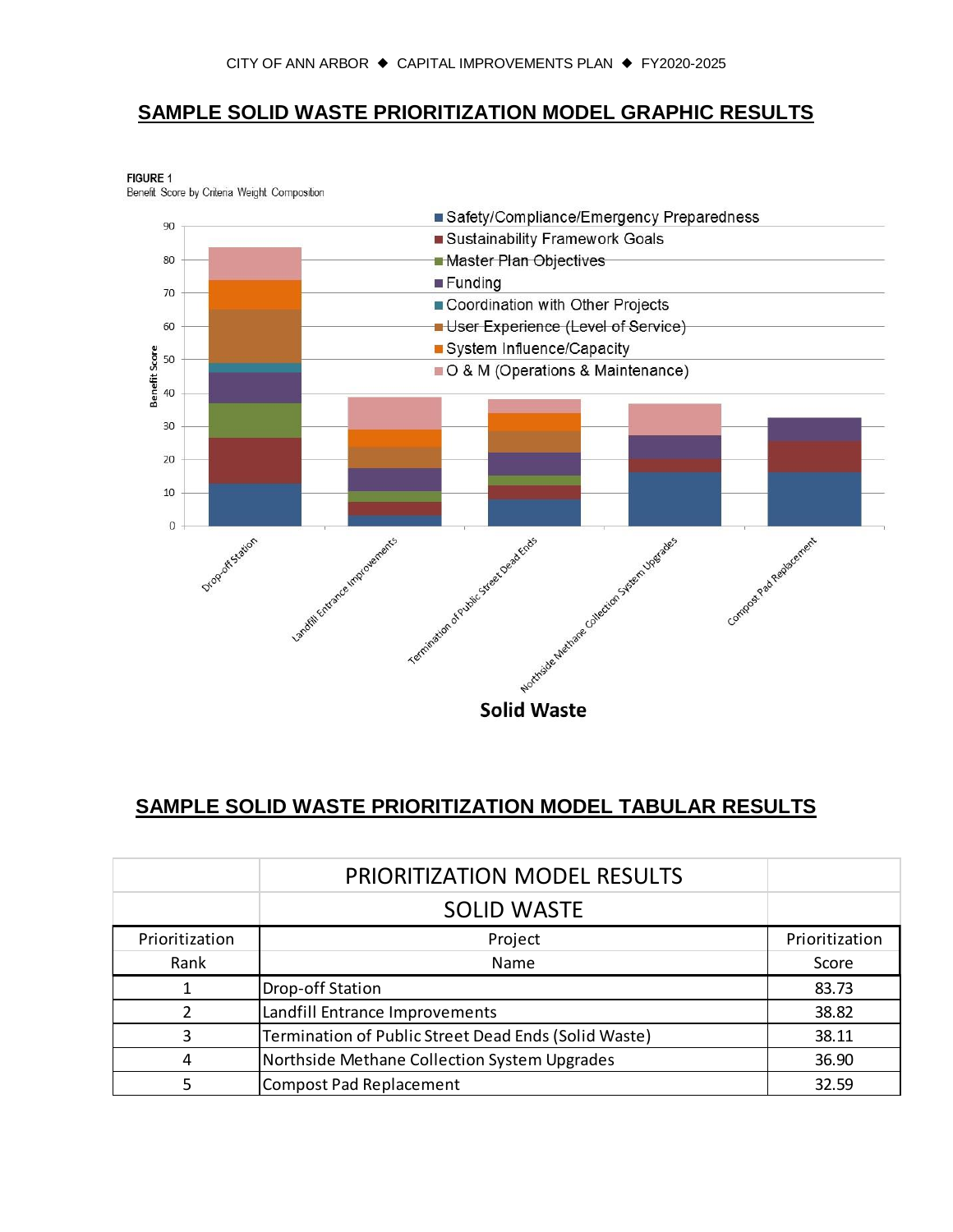These prioritization scores then become one of the principal tools in establishing the order in which projects are programmed (the "Programming" step). It is noted however, that fund availability and constraints, the need to coordinate with projects involving other asset groups, required interactions with other outside agencies, and other similar factors dictate that this scoring alone does not set the programmatic order in which projects are undertaken.

The final result of the "Three P" process was the FY2020-FY2025 plan presented in tabular form by asset group to the City Planning Commission with prioritizations scores, year programmed, and projected funding needs for each.

#### **NEW PROJECTS**

There are 107 new projects in the FY2020-FY2025 CIP. The total cost of all new projects is \$150,251,000 representing approximately 15.1% of all project costs. New projects are shaded on the CIP Plan tabular data sheets.

The five asset groups contributing the greatest number of proposed new projects are Water, Street Construction, Stormwater, Sanitary, and Other Transportation.

In the Water group, the number of new projects is being driven by several factors. These include the aging nature of the system, proactive planning to consolidate parallel mains, efforts to upsize mains to increase fire safety and foster economic development in the DDA district, extension of mains to unserved areas, and projects required for regulatory compliance at the City's dams and treatment plant.

The significant number of new projects in the Street Construction category reflects continued efforts to address the "Fix Our Roads" goal established by City Council as well as to begin to address programming of long-term corridor projects on Nixon Road and State Street.

In the Stormwater asset group, the newly added projects are driven by a number of factors including continued implementation of the City's Green Streets policy, addressing capital maintenance issues related to both conveyance and stormwater detention facilities, and continued efforts related to long-term management of the City's urban forest.

In the Sanitary asset group, several of the new projects focus on implementing solutions identified in the Sanitary Sewer Wet Weather Evaluation Project. Funding for of these projects is largely possible through utilization of Developer Offset Mitigation (DOM) fees. New projects also address needs at the treatment plant as well as initial programming for targeted collection system extensions into areas of the City not presently served.

In the Other Transportation group, primary focus of the new projects include upgrades to the City's traffic signal system and proposed streetlight corridor projects for improved safety.

The chart and graph following depict number of new projects and total funding needed for such projects for each asset group.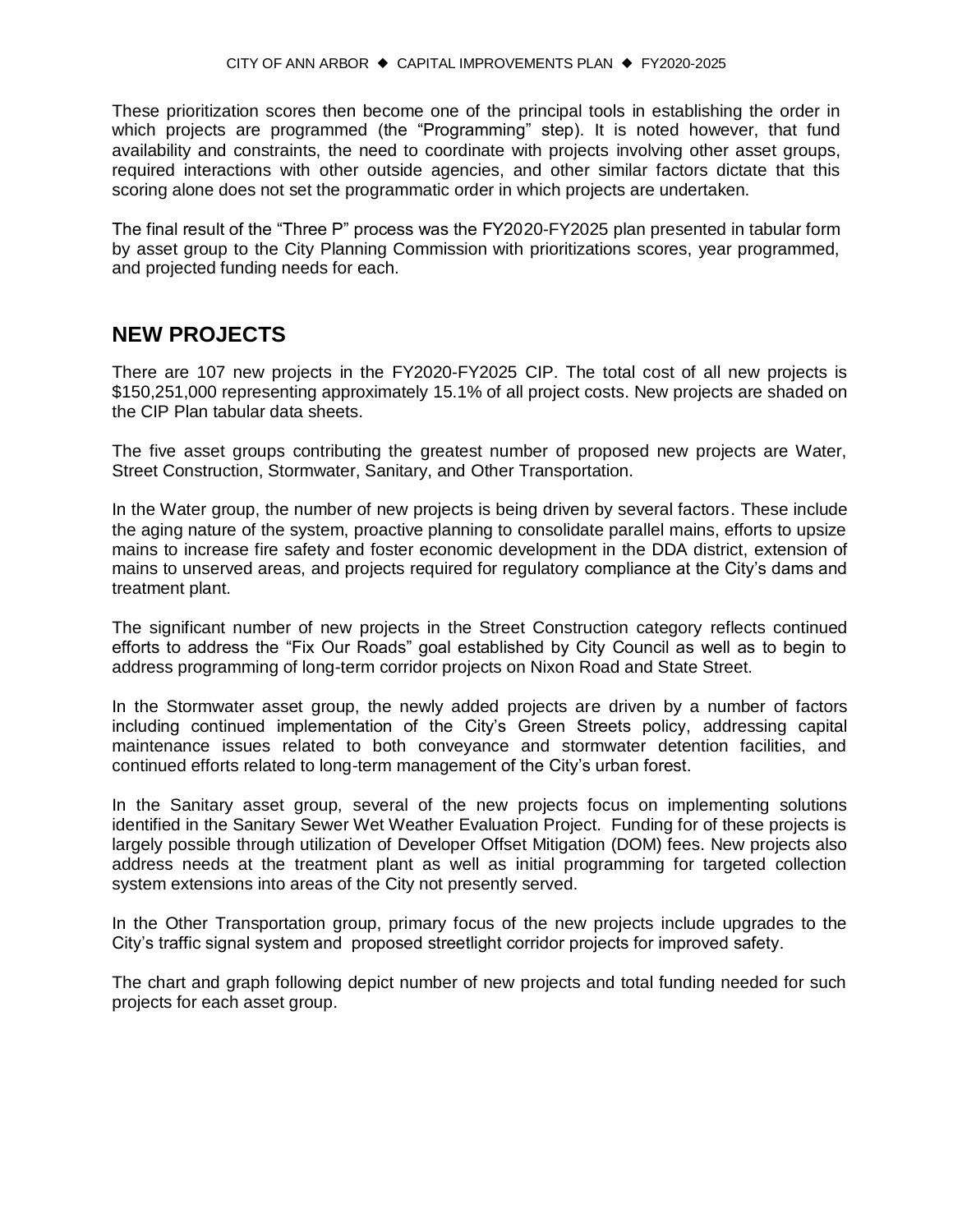| <b>Category</b>              | # of New<br><b>Projects</b> | FY2020-2025 And<br><b>Beyond Funding</b><br><b>Needed</b> |
|------------------------------|-----------------------------|-----------------------------------------------------------|
| City Owned Buildings         | 1                           | \$<br>400,000.00                                          |
| Parks and Recreation         | 1                           | \$<br>150,000.00                                          |
| Solid Waste                  | 2                           | \$<br>250,000.00                                          |
| <b>Active Transportation</b> | 5                           | \$<br>2,837,000.00                                        |
| Airport                      | 1                           | \$<br>564,000.00                                          |
| <b>Bridges</b>               | 0                           | \$                                                        |
| <b>New Street</b>            | 1                           | \$<br>250,000.00                                          |
| <b>Other Transportation</b>  | 15                          | \$<br>17,044,400.00                                       |
| <b>Parking Facilities</b>    | 3                           | \$<br>3,513,000.00                                        |
| <b>Street Construction</b>   | 19                          | \$<br>49,212,000.00                                       |
| Transit                      | 1                           | \$<br>100,000.00                                          |
| Sanitary System              | 15                          | \$<br>19,165,000.00                                       |
| Stormwater Management        | 17                          | \$<br>12,140,000.00                                       |
| Water System                 | 26                          | \$<br>44,626,000.00                                       |
| TOTALS                       | 107                         | \$<br>150,251,400.00                                      |

## **NEW PROJECTS FY2020- FY2025**